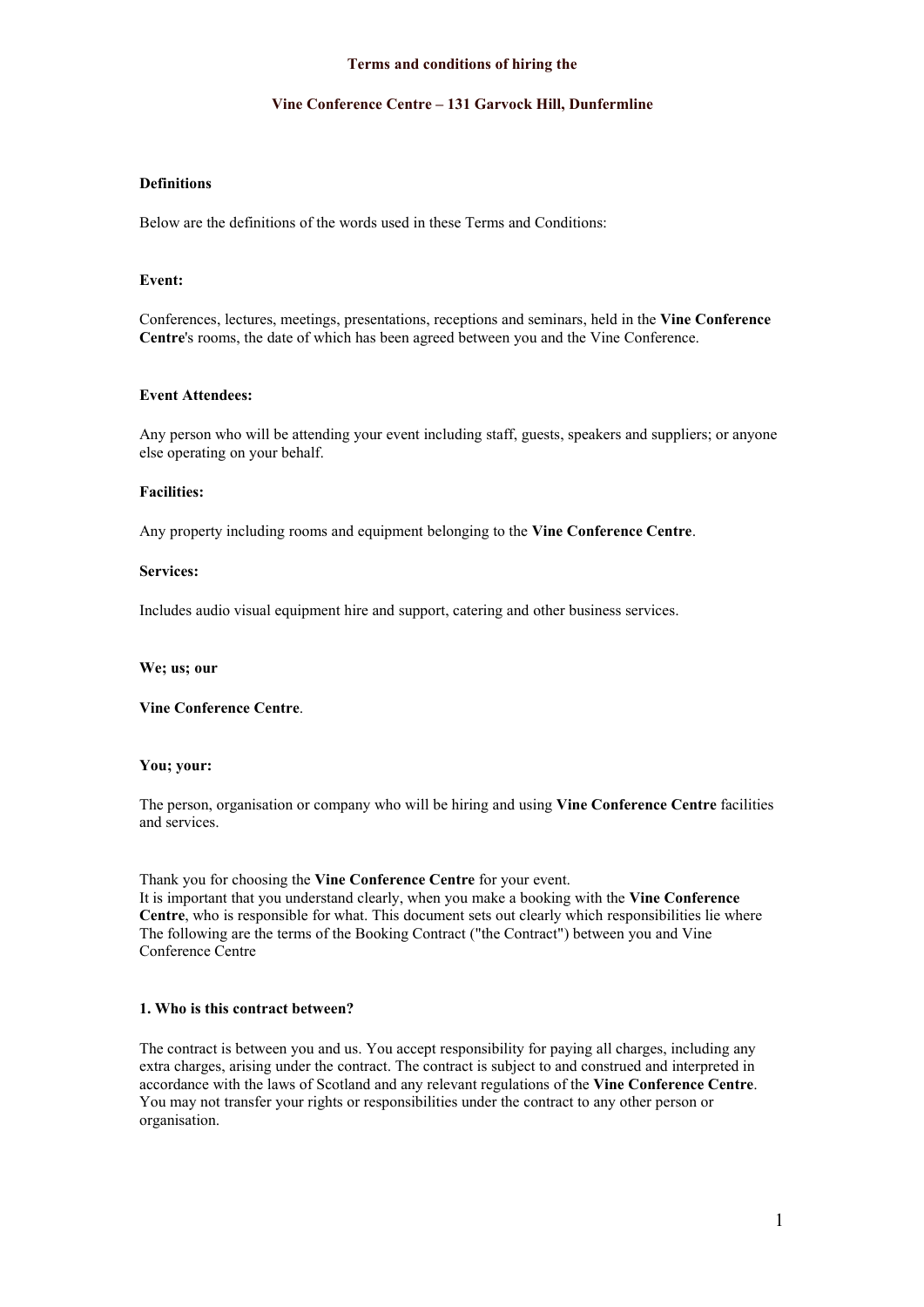# **Vine Conference Centre – 131 Garvock Hill, Dunfermline**

# **2. Making a Booking and Booking Deposit**

a) All bookings made with us are granted strictly for the purposes agreed (see clause 13) and will be accepted only on that basis, and following receipt of the Contract signed by you. You may also be asked for a non-refundable depositof 50% of the total invoice amount applied in the Contract. No booking will be confirmed until we have received a signed Contract and, if requested by Vine Conference Centre, the non-refundable deposit.

b) Once you have confirmed to usyou wish to make a booking, and the specific arrangements for your event, we will set the details out in the Contract and will send it to you for signature, together with an invoice for the deposit (if this applies). We will provisionally hold the facilities and services you have requested from the date the Contract is issued, and will inform you of the date on which the provisional booking will lapse. No provisional booking will be held for more than 28 working days. If we hold a provisional booking and you have not yet returned the contract, we will contact you if another client wants to book out the same rooms, and will give you 24 hours to respond before letting it to another client.

c) You will sign the Contract and return it (and the deposit payment if it applies) to us by post, fax or email. If we do not receive the Contract by the provisional booking deadline we have set, we will release the provisional booking held. Should this happen, you will not be charged for the provisional booking.

d) On receipt of the Contract and deposit (if it applies) we will confirm, by email, your booking and receipt of any non-refundable deposit you have paid.

e) By signing the Contract you will have agreed to pay all the charges for facilities and services set out in the Contract, unless these are changed or cancelled under the terms of clauses 4 or 5 below. In which case you will pay the charges set out in the relevant clause(s).

# **3. Final Invoice**

After the event, we will send a final invoice to you forthe balance of all final charges for the facilities and services set out in the Contract. You will pay in sterling, to the address shown on the invoice, within 21 days of the date of the invoice. If you do not pay the invoice in full and on time, a reminder that may include a 10% non payment surcharge will be issued. After that time, we reserve the right to withdraw any discount that may have been granted. We may also charge you interest at 2% over the base rate for borrowing then applied by the Clydesdale Bank on all outstanding sums and any other relevant costs incurred by us as a result of your default.

# **4. Altering the Contract**

a) We will accept alterations to the Contract up to 7 working days before yourevent. Please note that you will, if we require it, still have to pay forany cancelled items in accordance with the terms of clause 5. After that time we will supply what is agreed in the Contract and charge accordingly. We shall have no liability to you forany inconvenience or loss this may cause you. b) If you do alter the Contract, we will issue a revised Contract, which you will sign and return to us. The revised contract will only take effect when received by us and if it is received by us no later than 7 working days before your event. The revised contract will include details of all previous and new

facilities and services agreed, and any cancelled.

c) There may be circumstances which require us to alter the facilities orservices allocated to you. We will do this only if the alternatives we offer are suitable for your purposes as you explained them to us when you made the booking. There will be no extra charge to you if we alter your facilities or services.

# **5. Cancellation**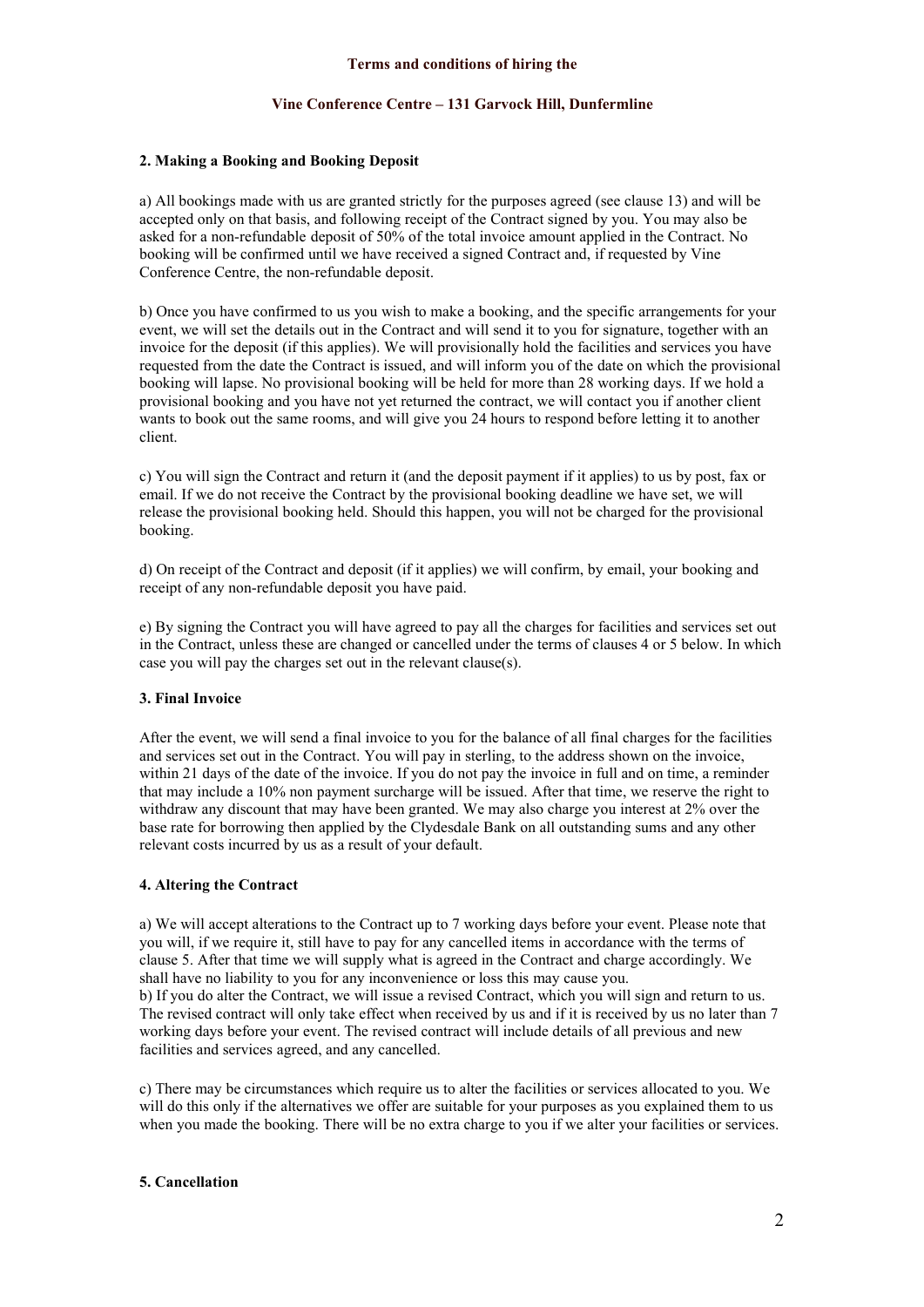### **Vine Conference Centre – 131 Garvock Hill, Dunfermline**

a) If you decide to cancel or postpone your booking, or alter facilities and services you have agreed to pay for in the Contract, you will be liable to pay charges for any facilities orservices that we cannot re sell despite using reasonable efforts. You will pay in full for any facilities orservices in the Contract that you do not cancel, whether or not you use them. The level of charge to be applied will depend on the amount of notice you give us, calculated from the following table:

| Written notice received by us (letter of email)<br>revenue to be charged (Original)                                                         | % of contracted    |
|---------------------------------------------------------------------------------------------------------------------------------------------|--------------------|
| More than 57 calendar days before the first day of the event<br>above any non-refundable deposit paid                                       | No charge over and |
| 29 to 56 calendar days (inclusive) before the first day of the event<br>8 to 28 calendar days (inclusive) before the first day of the event | 50%<br>75%         |
| Up to 7 calendar days before the first day of the event                                                                                     | $100\%$            |

b) The cancellation charges referred to above represent a reasonable pre-estimate of the net loss that will be incurred by **Vine Conference Centre**, based on previous experience, including but not limited to lost time, costs and expenses due to cancellation.

c) We will tell you the final cancellation charges once we know whether or not we have been able to re sell the facilities or services cancelled.

d) We reserve the right to cancel the Contract for reasons that are beyond our control. If this happens we will use all reasonable efforts to offer you an alternative.We cannot accept responsibility if we cannot provide facilities or services because of any cause which is beyond our control.

e) We reserve the right to cancel the Contract without liability to you if you are in arrears ofprevious payments or**Vine Conference Centre** becomes aware of any significant change in your circumstances that would adversely affect the reputation of **Vine Conference Centre** should your Event proceed.

### **6. Opening and Closing Times**

a) **Vine Conference Centre** is normally open Monday – Friday from 08.00 until 17.00, although it may be possible for us to stay open later. If your event requires the building to be open before  $\overline{08.00}$ , additional costs will apply. The building doesnot remain open after 22.00.

b) **Vine Conference Centre** does not normally open during the weekend. However, if we agree to do so, additional charges may apply.

c) All events in the building will start and end at the time agreed in the Contract, and all your event attendees will have vacated the building no later than 30 minutes following the end of the event. We will charge you for any facilities or services used out-with the times agreed in the Contract. d) For the avoidance of doubt, if you require time to set up your room,you must ensure that you book the Facilities from sufficiently early to allow you to complete this set up prior to your Event Attendees arriving. If you require to set up the night before an Event, then this would constitute an additional booking.

# **7. Food and drink**

Only food and drink supplied by **Vine Conference Centre** as part of the Services may be consumed on the premises, unless with prior consent.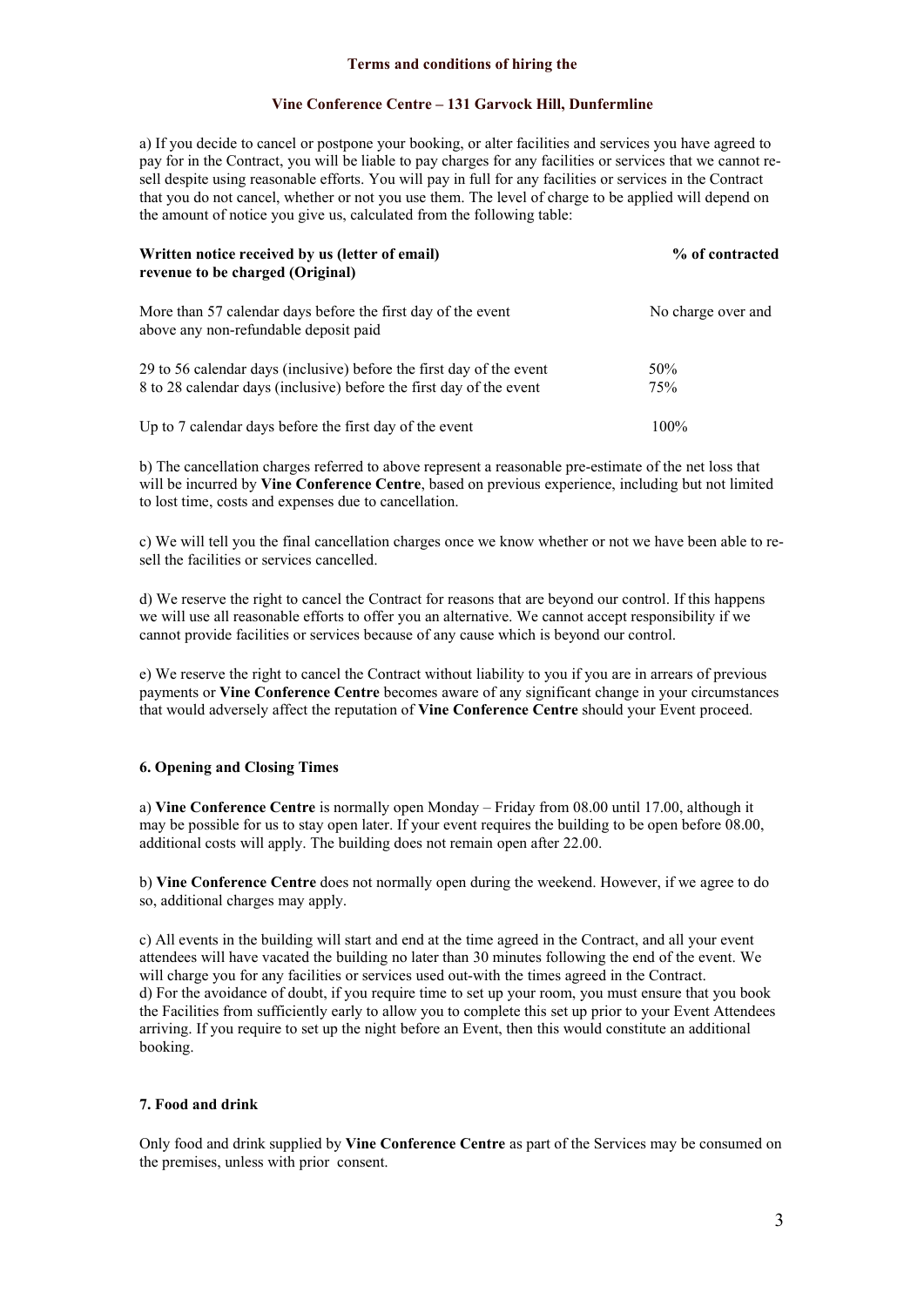### **Vine Conference Centre – 131 Garvock Hill, Dunfermline**

### **8. Animals and pets**

No animals or pets of any kind, except guide/hearing dogs, are allowed on our premises.

### **9. Behaviour of Event Attendees**

You will make sure that your event attendees behave in such a way that they do not cause a nuisance or unreasonable disruption to **Vine Conference Centre**, our employees, or to anyone else using or visiting Vine Conference Centre. Should any of your event attendees refuse to, or appear unwilling to alter any aspect of behaviour that is unacceptable to us, we reserve the right to terminate the stay of the person(s) involved or all you event attendees.

### **10. Liability**

a) You agree to pay any loss or liability of any kind to us or any other person caused by you or any of your event attendees and to indemnify **Vine Conference Centre** in full against all injury (including death) to any persons or loss of or damage to any property which may arise out of any negligence, act of omission by you or your event attendees.

b) We advise that you obtain insurance and are fully insured against all losses or liabilities. We cannot accept responsibility for loss of or damage to property or vehicles belonging to you or any of your event attendees, however caused.

### **11. Services provided by other parties**

a) Sub-letting all or part of the venue associated with your booking is not permitted without express permission of **Vine Conference Centre**

b) **Vine Conference Centre** cannot accept any liability for any costs connected with services you arrange directly with other providers.

c) If you ask us to arrange services to be provided by any other person or organisation, any resulting contract is between you and the person or organisation providing the service, unless we specifically agree otherwise. We will treat the person or organisation providing the service as your event attendee.

# **12. Health & Safety**

We comply with statutory requirements governing, licensing, health and safety and entertainment. You are therefore responsible for ensuring that all your event attendees comply with all laws and byelaws relating to these requirements, and with our Health and Safety policy and procedures. If you fail to comply with these Health & Safety obligations, it may result in the termination of the Contract.

# **13. Event Purpose**

We restrict the type of event that can be held on our premises to events that are consistent with the objects of our Landlord. It is essential that you inform us of the nature and purpose of the event at the time of booking.